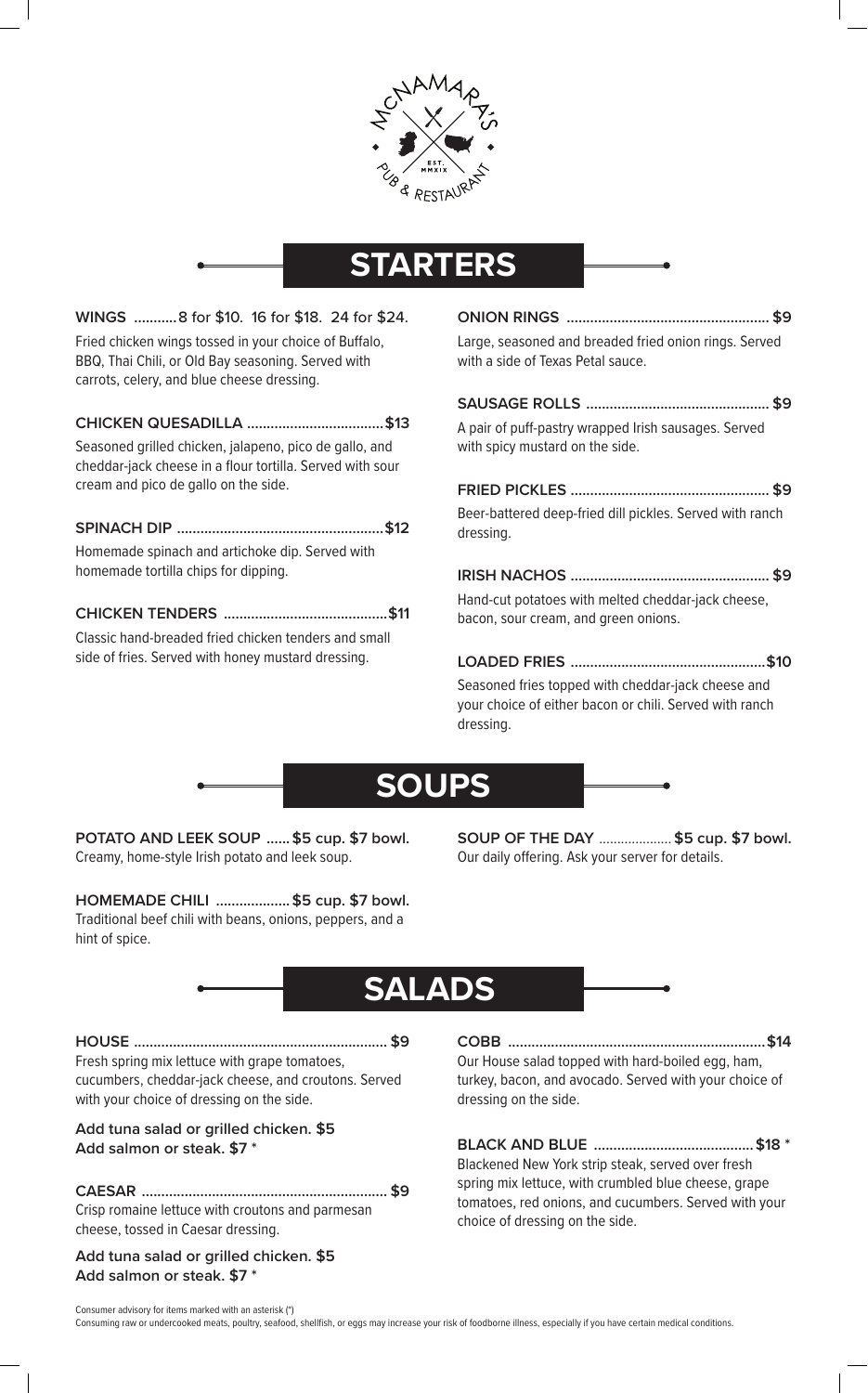

# **IRISH FARE DONE RIGHT**

| Ground beef, peas, and carrots, seasoned to perfection, topped with mashed potatoes.                                        |
|-----------------------------------------------------------------------------------------------------------------------------|
|                                                                                                                             |
| Tender chicken, carrots, celery, and onions in our savory cream sauce, topped with puff-pastry.                             |
|                                                                                                                             |
| Traditional beef stew with carrots, peas, and onions, in homemade Guinness stout broth, served on a bed of mashed potatoes. |
|                                                                                                                             |
| Beer-battered fried cod with fries, coleslaw, and a side of tartar sauce.                                                   |
|                                                                                                                             |
| Slow-cooked corned beef with cabbage, potatoes, and carrots, with parsley-cream sauce on the side.                          |
|                                                                                                                             |
| Two eggs cooked to order, Irish bacon, sausage, black and white pudding, grilled tomato, baked beans, and fries.            |
|                                                                                                                             |
| Irish sausages over a bed of mashed potatoes covered with a brown onion gravy.                                              |
| <b>ENTREES</b>                                                                                                              |
|                                                                                                                             |
| Our slow-smoked and dry-rubbed ribs, lightly coated with our BBQ sauce. Served with coleslaw and macaroni and cheese.       |

**PULLED PORK DINNER .....................................................................................................................................\$18** A heaping portion of our slow-smoked Carolina-style pork BBQ. Served with coleslaw and macaroni and cheese. **SALMON DINNER ............................................................................................................................................\$23 \*** Pan-seared salmon filet with a lemon-butter sauce. Served with wild rice and seasonal vegetables. **NY STRIP** (12 oz) ........................................................................................................................................................... **\$24 \*** Perfectly seasoned and grilled to order, with a peppercorn cream sauce. Served with mashed potatoes and seasonal vegetables. **PORK CHOP** (10 oz) **...........................................................................................................................................\$22 \***

Bone-in marinated pork chop topped with apple chutney served with a side of mashed potatoes and seasonal vegetables.

Consumer advisory for items marked with an asterisk (\*)

Consuming raw or undercooked meats, poultry, seafood, shellfish, or eggs may increase your risk of foodborne illness, especially if you have certain medical conditions.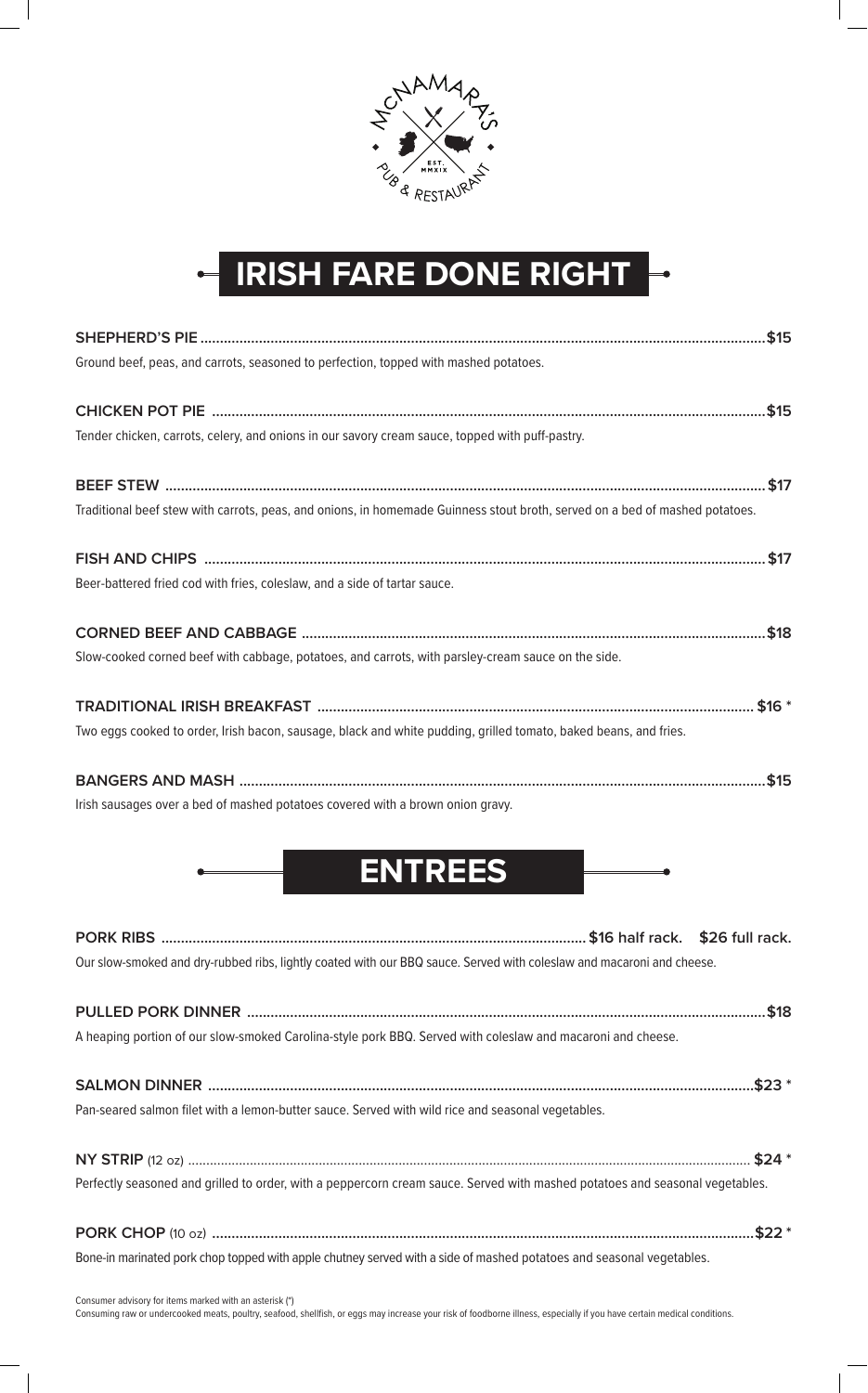

### **SANDWICHES**

| Triple-decker club, served on toasted sourdough bread, |  |
|--------------------------------------------------------|--|
| with ham, turkey, bacon, cheddar cheese, lettuce,      |  |
| tomato, and mayonnaise. Served with fries.             |  |
|                                                        |  |
| Triplo docker club convod on togetod sourdough broad   |  |

Triple-decker club, served on toasted sourdough bread, with grilled chicken, cheddar cheese, bacon, lettuce, tomato, and mayonnaise. Served with fries.

#### **PULLED PORK ...................................................\$12**

Slow-smoked pulled pork on a brioche roll, with a tangy Carolina-style vinegar-based BBQ sauce. Served with a small side of coleslaw and fries.

#### **BEER-BATTERED COD ...................................\$14**

Beer-battered fried cod, served on a brioche roll with lettuce and tomato. Served with tartar sauce and fries.

**BLACKENED SALMON ..................................\$16 \*** Fresh salmon cooked to order with blackening spices, on a brioche bun with lettuce and tomato. Served with tartar sauce and fries.

#### **TUNA MELT .......................................................\$12**

Homemade tuna salad with our secret ingredient, on grilled rye bread with melted cheddar, lettuce, tomato, and pickled jalapenos. Served with fries.

**REUBEN** ................................................................. **\$14** Slow-cooked corned beef, Swiss cheese, sauerkraut, and Russian dressing on grilled rye bread. Served with fries.

### **BURGERS**

#### **ALL-AMERICAN**

.........................**\$12 (additional toppings \$1 each) \***

Fresh beef burger with your choice of any two toppings, listed below, on a brioche roll with lettuce and tomato. Served with fries. Toppings: American cheese, Swiss cheese, blue cheese, cheddar-jack cheese, bacon, ham, grilled onions, Irish bacon, jalapenos, fried egg, fried pickles, avocado, and pico de gallo.

#### **RODEO ..............................................................\$14 \***

Fresh beef burger with cheddar cheese, bacon, onion rings, grilled ham, and BBQ sauce on a brioche roll. Served with fries.

**BREAKFAST ....................................................\$14 \***

Fresh beef burger with a fried egg, American cheese, bacon, grilled ham, lettuce, and tomato on a brioche roll. Served with fries.

**STOUT .............................................................\$15 \***

Fresh beef burger with blue cheese and mushrooms, on a bed of mashed potatoes, smothered with our Guinness stout gravy and topped with onion rings.

Consumer advisory for items marked with an asterisk (\*)

Consuming raw or undercooked meats, poultry, seafood, shellfish, or eggs may increase your risk of foodborne illness, especially if you have certain medical conditions.